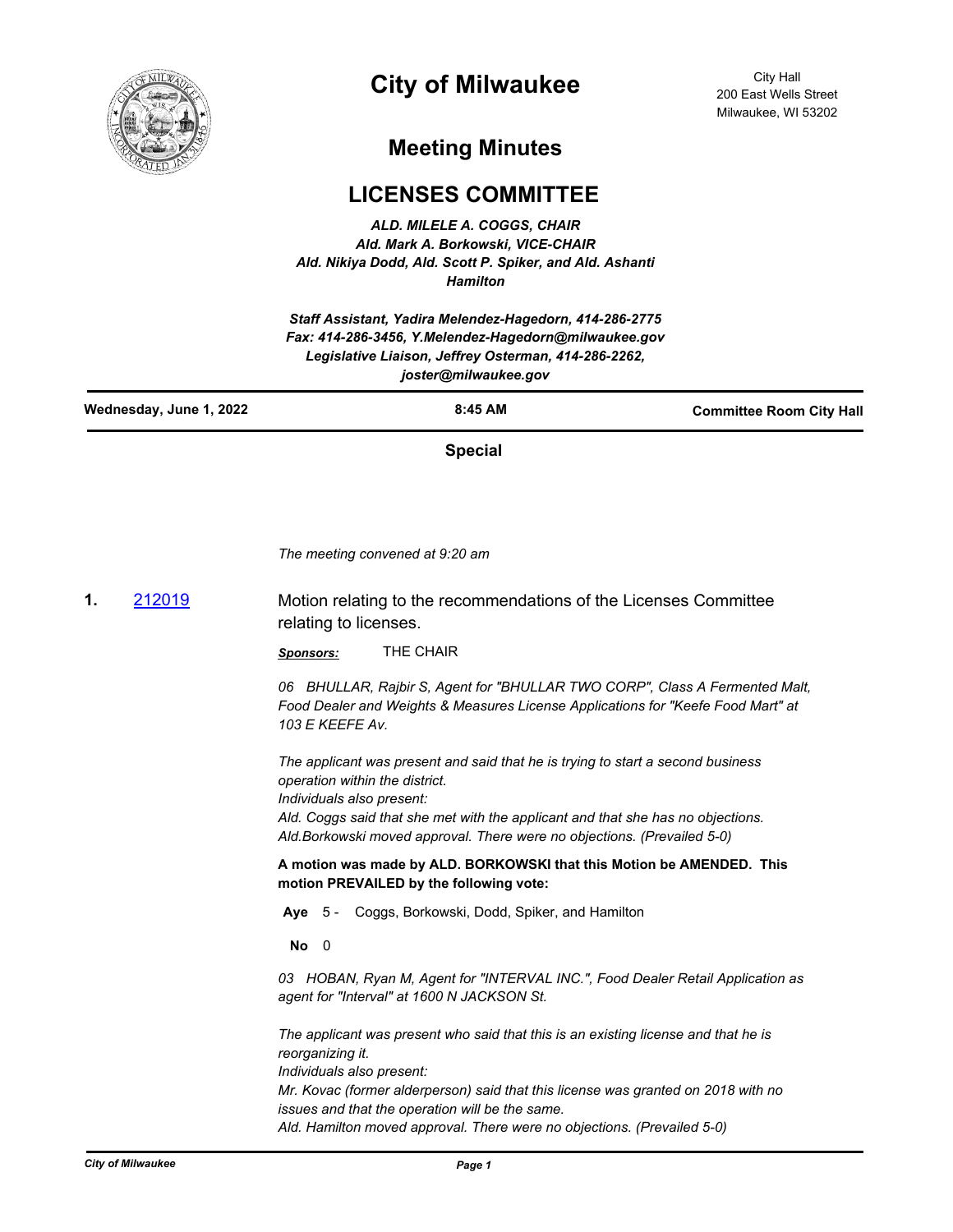**A motion was made by ALD. HAMILTON that this Motion be AMENDED. This motion PREVAILED by the following vote:**

**Aye** 5 - Coggs, Borkowski, Dodd, Spiker, and Hamilton

**No** 0

*Agenda Only* 

*STARZ, Guy J, Agent for "ATS Novelties, LLC", Amusement Machine or Jukebox Distributors Renewal License Application Removing 1 Amusement Machine for "ATS Novelties" at N69 W 23426 Salem Ct.* 

*04 GUTZMANN, Daniel M, Agent for "IRISH FESTIVALS, INC", Class B Tavern and Temporary Public Entertainment Premises License Applications Requesting Dancing by Performers, Bands, and Patrons Dancing for "IRISH FEST" at 200 N HARBOR DR.* 

*04 KUDERSKI, Jeffrey E, Agent for "POLISH HERITAGE ALLIANCE, INC", Class B Tavern and Temporary Public Entertainment Premises License Applications Requesting Dancing by Performers, Bands, Patrons Dancing, Instrumental Musicians, Magic Shows for "POLISH FEST" at 200 N HARBOR DR.* 

*04 MEYER, Bradly T, Agent for "Milwaukee School of Engineering", Class B Tavern License Renewal Application with Change of Agent for "Milwaukee School of Engineering" at 1000 N BROADWAY.* 

*04 MEYER, Bradly T, Agent for "Milwaukee School of Engineering", Class B Tavern License Renewal Application with Change of Agent for "Milwaukee School of Engineering" at 1025 N BROADWAY.* 

*04 MEYER, Bradly T, Agent for "MILWAUKEE SCHOOL OF ENGINEERING", Class B Tavern License Renewal Application with Change of Agent for "MILWAUKEE SCHOOL OF ENGINEERING" at 1120 N BROADWAY.* 

*04 SAZAMA-SCHNECK, Stephanie L, Agent for "Saz's Festival LLC", Class B Tavern License Renewal Application with Transfer of Stock for "Summerfest - Corkscrew" at 200 N HARBOR DR #Area F.* 

*04 SAZAMA-SCHNECK, Stephanie L, Agent for "Saz's Festival LLC", Class B Tavern License Renewal Application with Transfer of Stock for "Summerfest - Corkscrew" at 200 N HARBOR DR #Area G.* 

*04 SCHOGGINS, Joshua S, Agent for "NOBLE BEVERAGE MANAGEMENT, LLC", Class B Tavern, Food Dealer, and Public Entertainment Premises License Renewal Applications with Change of Agent for "HYATT REGENCY MILWAUKEE" at 333 W KILBOURN Av.* 

*04 SHAVER, Wesley G, Agent for "Milwaukee Pride Inc", Class B Tavern License Transfer Application and Temporary Public Entertainment Premises License Applications with Change of Hours From FRI 4PM - 12AM To THUR and FRI 3PM - 12AM and Requesting Disc Jockey, Dancing by Performers, Bands, Comedy Acts, Instrumental Musicians, Magic Shows for "Pridetoberfest" at 200 N Harbor DR.* 

*04 WRIGHT, Kevin S, Agent for "Third Space Brewing LLC", Class B Tavern and Public* 

*Entertainment Premises License Transfer - Change of Business Operations adding a*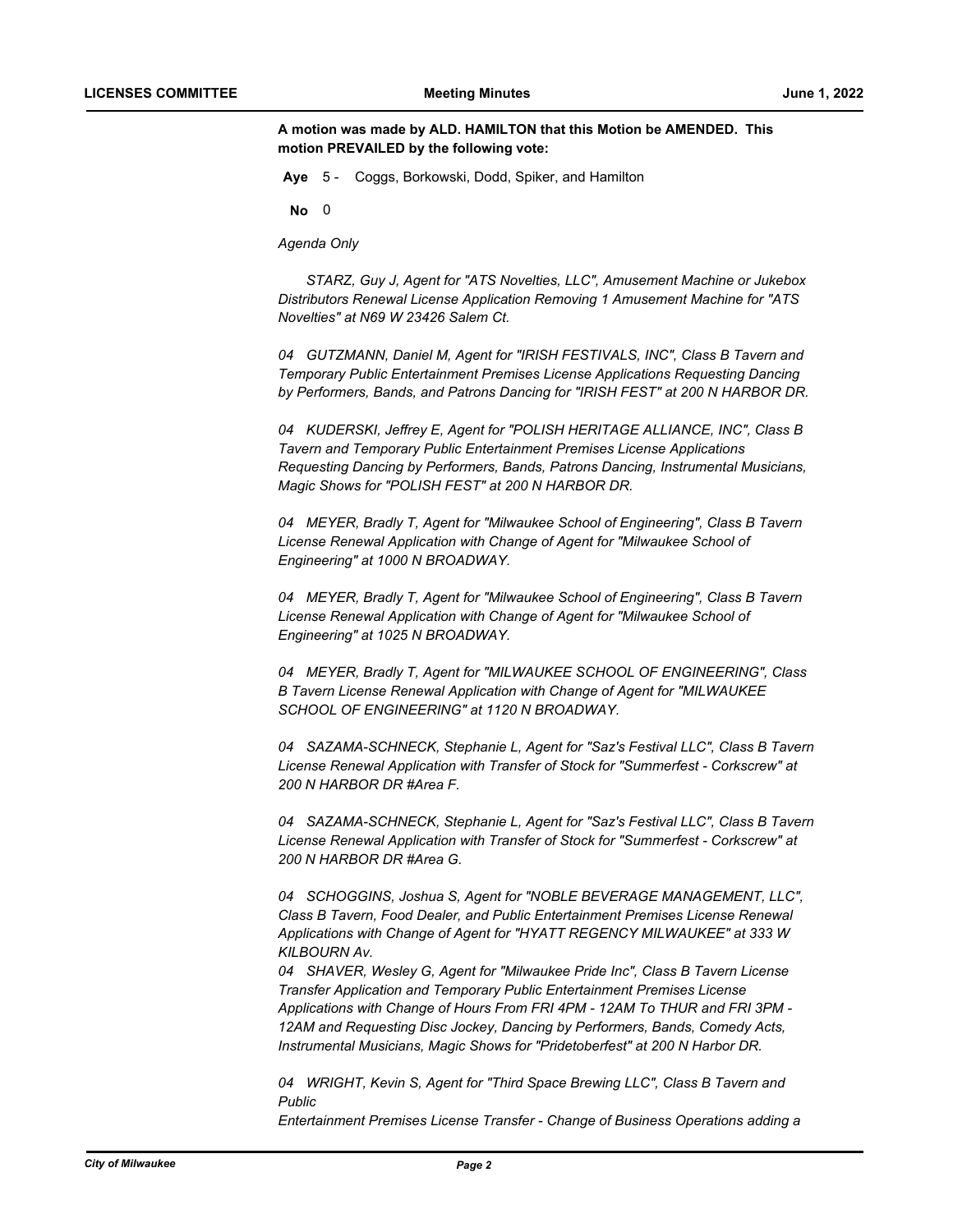*covered deck to the existing patio as agent for "Third Space Brewing" at 1505 W St Paul Av.* 

*05 ANDERSON, Kizzie A, Agent for "FIRE SIDE BBQ AND GRILL LLC", Waiver Request for Change of Circumstance for Class B Tavern, Food Dealer, and Public Entertainment Premises License Applications Requesting Jukebox, Bands, Karaoke, Comedy Acts, and 1 Pool Table for "Fireside" at 7706 W BURLEIGH St.* 

*08 CONDECON-ULJANEC, Adam T, Agent for "ALDI, INC", Class A Malt & Class A Liquor and Food Dealer License Renewal Applications with Change of Agent and Weights & Measures License Transfer Application with Change of Agent for "ALDI #87" at 1441 S 35TH St.* 

*08 CUEVAS, Maricela, Agent for "Don Verde Auto Sales LLC", Secondhand Motor Vehicle Dealer's License Application for "Don Verde Auto Sales LLC" at 2007 W NATIONAL Av.* 

*09 TOBIN, Paul, Agent for "AMG RESOURCES MIDWEST CORPORATION", Recycling, Salvaging, or Towing Premises and Weights & Measures License Renewal Applications with Change of Agent for "AMG RESOURCES MIDWEST CORPORATION" at 11000 W BROWN DEER Pl.* 

*10 FERN, William W, Agent for "MC ZARS II, LLC", Class B Tavern, Food Dealer, and Public Entertainment Premises License Transfer Applications with Change of Agent, Adding Stockholder, and Transfer of Stock for "MC GINNS" at 5901 W BLUE MOUND Rd.* 

*12 HUFFHINES, Tyler T, Agent for "Prestige Collective LLC", Secondhand Dealer's and Weights & Measures License Applications for "Prestige Collective" at 140 S 1ST St #102.* 

*13 STOLZ, Scott O, Agent for "DUAL FOOD SYSTEMS, INC", Class B Beer, Class C Wine, and* 

*Food Dealer License Renewal Applications with Change of Hours From Opening at 10AM Sun* 

*and Mon To Opening at 12PM on Sun, Closed on Mon and Closing at 10PM Sun - Thu and at 11PM Fri & Sat To Closed Mon and Closing at 9PM Sun, Tues-Thurs and at 10PM Fri & Sat for "NED'S PIZZA SOUTH" at 3246 S 27TH St.* 

*14 DUVAL, Richard W, Agent for "Lost Whale Enterprises LLC", Class B Tavern License Renewal Application with Transfer of Stock for "Lost Whale" at 2151 S KINNICKINNIC Av.* 

*14 GITTRICH, Michael S, Agent for "Pizza People LLC", Extended Hours Establishments and Food Dealer License Renewal Applications with Reorganization of Legal Entity for "Toppers Pizza" at 2262 S KINNICKINNIC Av.* 

*Ald. Dodd moved approval of the "Agenda Only" items. There were no objections. (Prevailed 5-0)*

**A motion was made by ALD. DODD that this Motion be AMENDED. This motion PREVAILED by the following vote:**

**Aye** 5 - Coggs, Borkowski, Dodd, Spiker, and Hamilton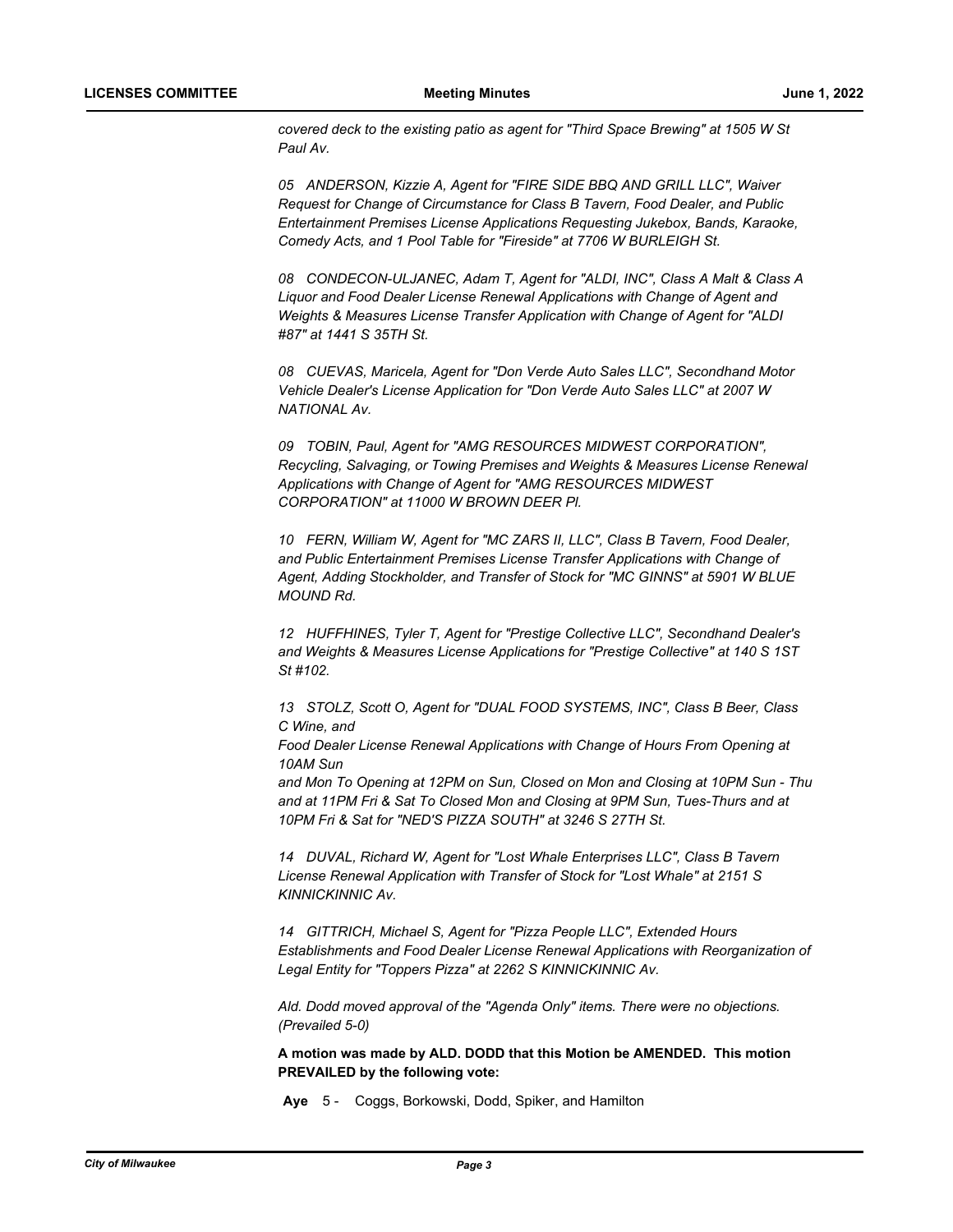| ×<br>ï<br>M<br>v | I<br>÷<br>۰. |
|------------------|--------------|
|                  |              |

*Warning Letter* 

*Anchondo, Destynie R Class D Operator's License Application* 

*Barr, Andrew J Class D Operator's License Application* 

*Bilitz, Cora Class D Operator's License Application* 

*Canzoneri, Dennis Class D Operator's License Renewal Application* 

*Chmura, Patrick Class D Operator's License Application* 

*Green, Sofie E Class D Operator's License Application* 

*Hall, Chiquita S Class D Operator's License Application* 

*Hutchins, Marquetia M Class D Operator's License Application* 

*Koutras, Tiffany K Class D Operator's License Application* 

*Matthews, Amber L Class D Operator's License Renewal Application* 

*McGee, Jr., Ray A Class D Operator's License Application* 

*Nalwade, Dinesh Class D Operator's License Application* 

*Roy-Crawford, Destiny Class D Operator's License Application* 

*COBBS, Daryl V, Agent for "NYC INC.", Home Improvement Contractor's License Application for "New Young Creators Inc" at 408 E NORTH Av.* 

*MONTRELL, Morris, Agent for "AMCC Remodeling LLC", Home Improvement Contractor's License Application for "AMCC Remodeling" at 2651 N Hubbard St.* 

*KELLER, Michael J, Agent for "No Limit Remodeling, LLC", Home Improvement Contractor's License Renewal Application with Change of Location for "Home Remodeling" at 26727 Denoon Rd.* 

*POTRYKUS, Shaun J Home Improvement Contractor's License Renewal Application for "A Plus Renovations" at 672 N WISCONSIN St.* 

*01 DASARI, Lokesh, Agent for "Villard Pump & Pantry Inc", Extended Hours Establishments, Filling Station, Food Dealer, and Weights & Measures License Renewal Applications for "Villard Pump & Pantry" at 4105 W Villard Av.* 

*01 SNEED, Napoleon Recycling, Salvaging or Towing Vehicle License Renewal Application for "NAPOLEON SNEED JUNK" at 3300 W SHERIDAN Av #2.* 

*10 CIMBRON, Linda M, Agent for "WISCONSIN CVS PHARMACY, LLC", Food Dealer License Renewal Application for "CVS PHARMACY #8769" at 5929 W LISBON Av.*